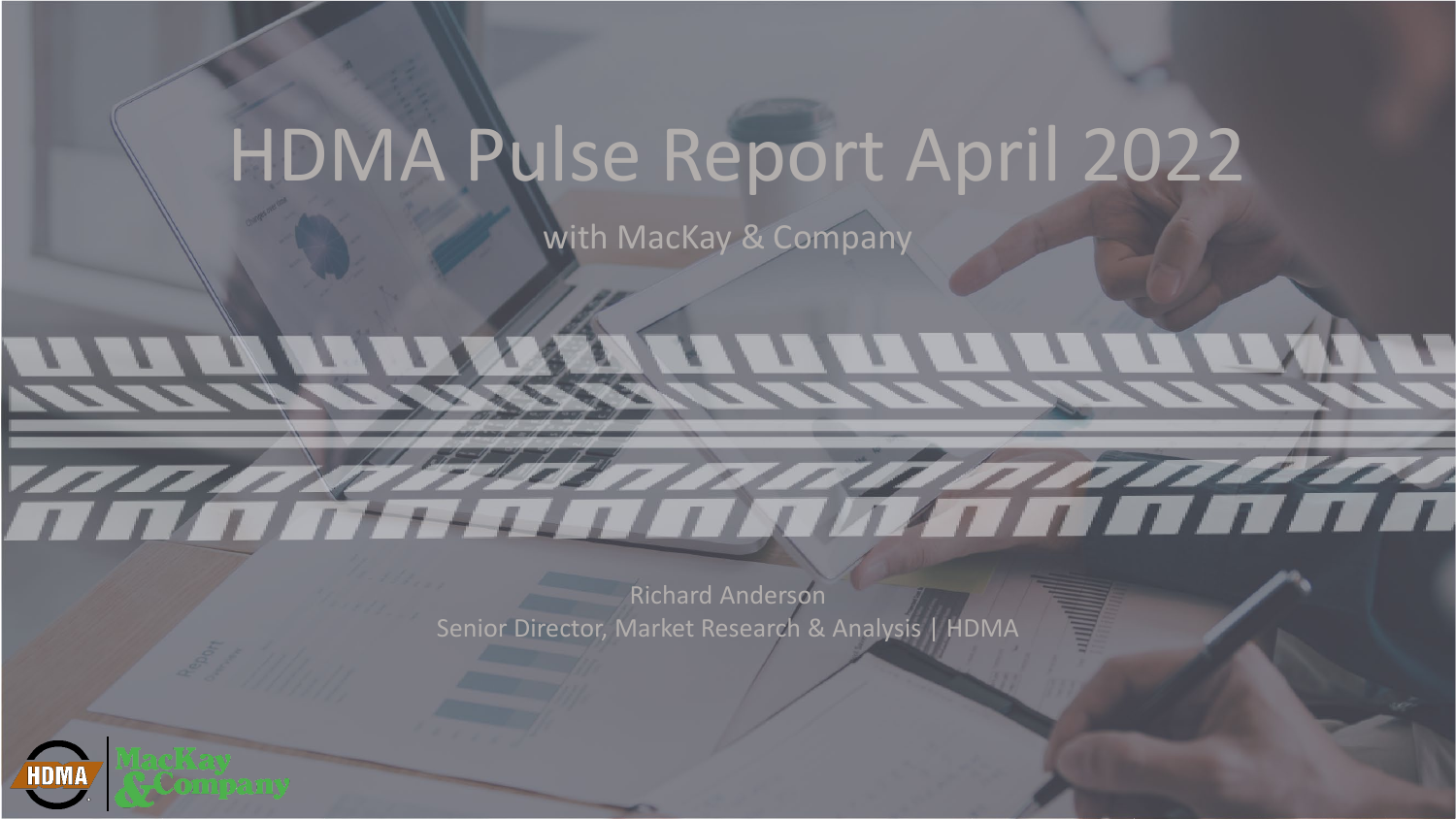

- Data is from our HDMA Pulse Survey April 2022
	- 26 completions
- Total commercial vehicle supply market
	- Classes 4-8, plus trailer
	- Off-highway 50hp+
	- Independent aftermarket & OES

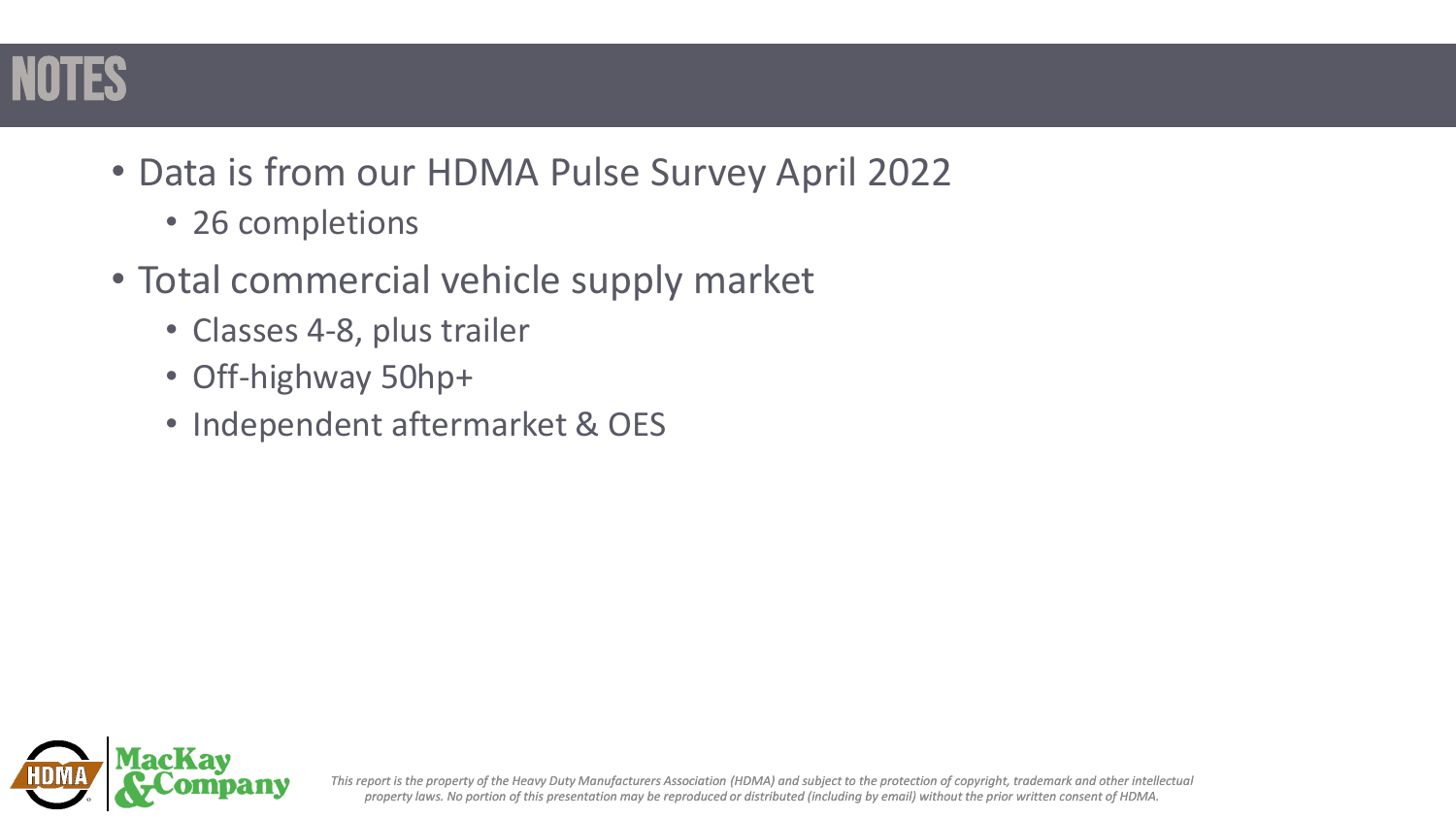

1. While problems remain, most areas of the supply chain have stabilized somewhat, allowing for short and long-term business plans to become more optimistic.

2. Suppliers see labor availability and inflation, both general and specific, as the greatest risks to fleets.

3. Outputs remain stable, and for the first time, all departments are reporting at 90% or above staffing level.

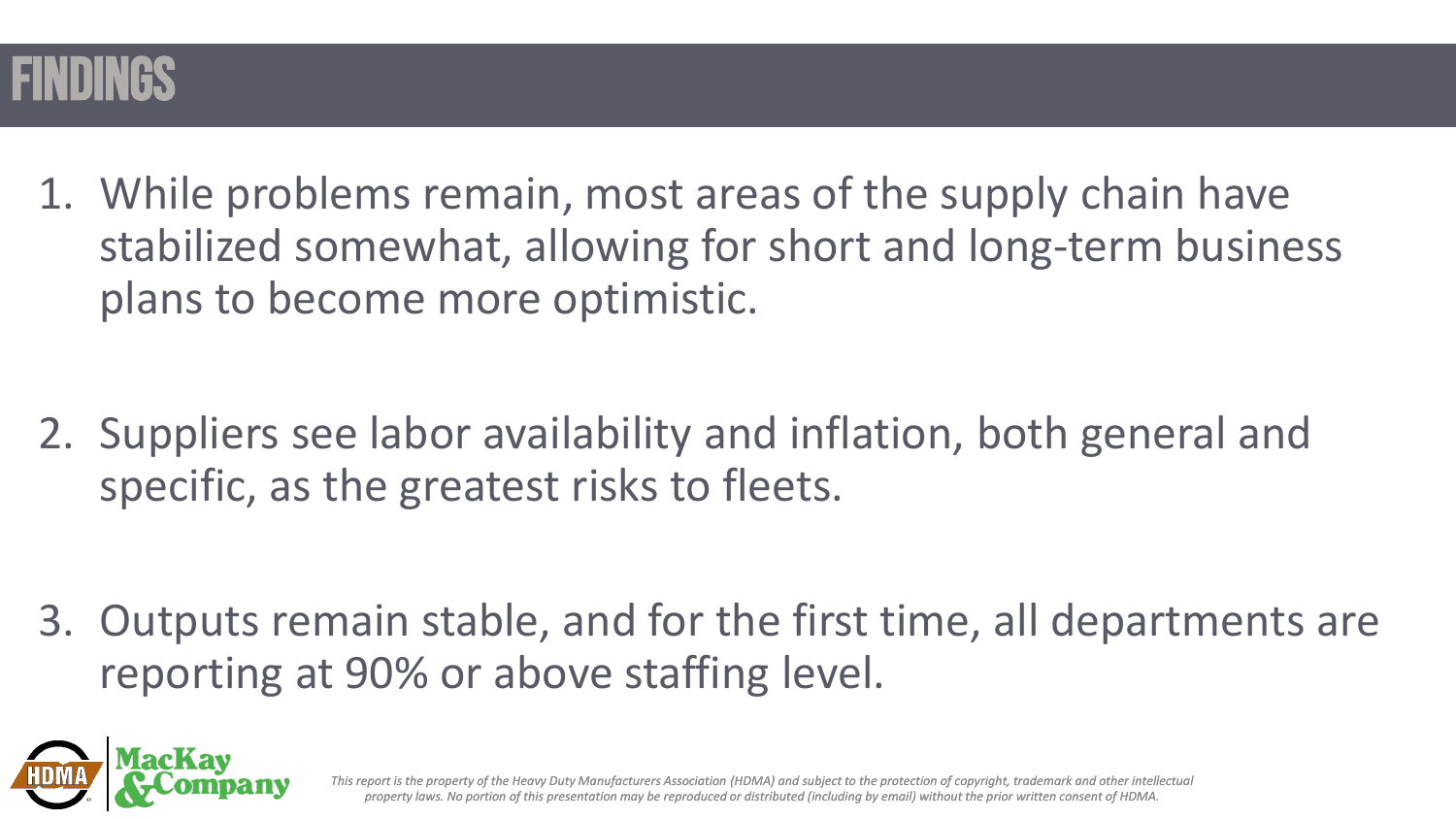## SUPPLIER BUSINESS PLAN – QUARTER

What is your current North America Q2-2022 commercial vehicle business plan compared to Q2-2021?





*This report is the property of the Heavy Duty Manufacturers Association (HDMA) and subject to the protection of copyright, trademark and other intellectual property laws. No portion of this presentation may be reproduced or distributed (including by email) without the prior written consent of HDMA.* 

Average: 15% March: 12% February: 8%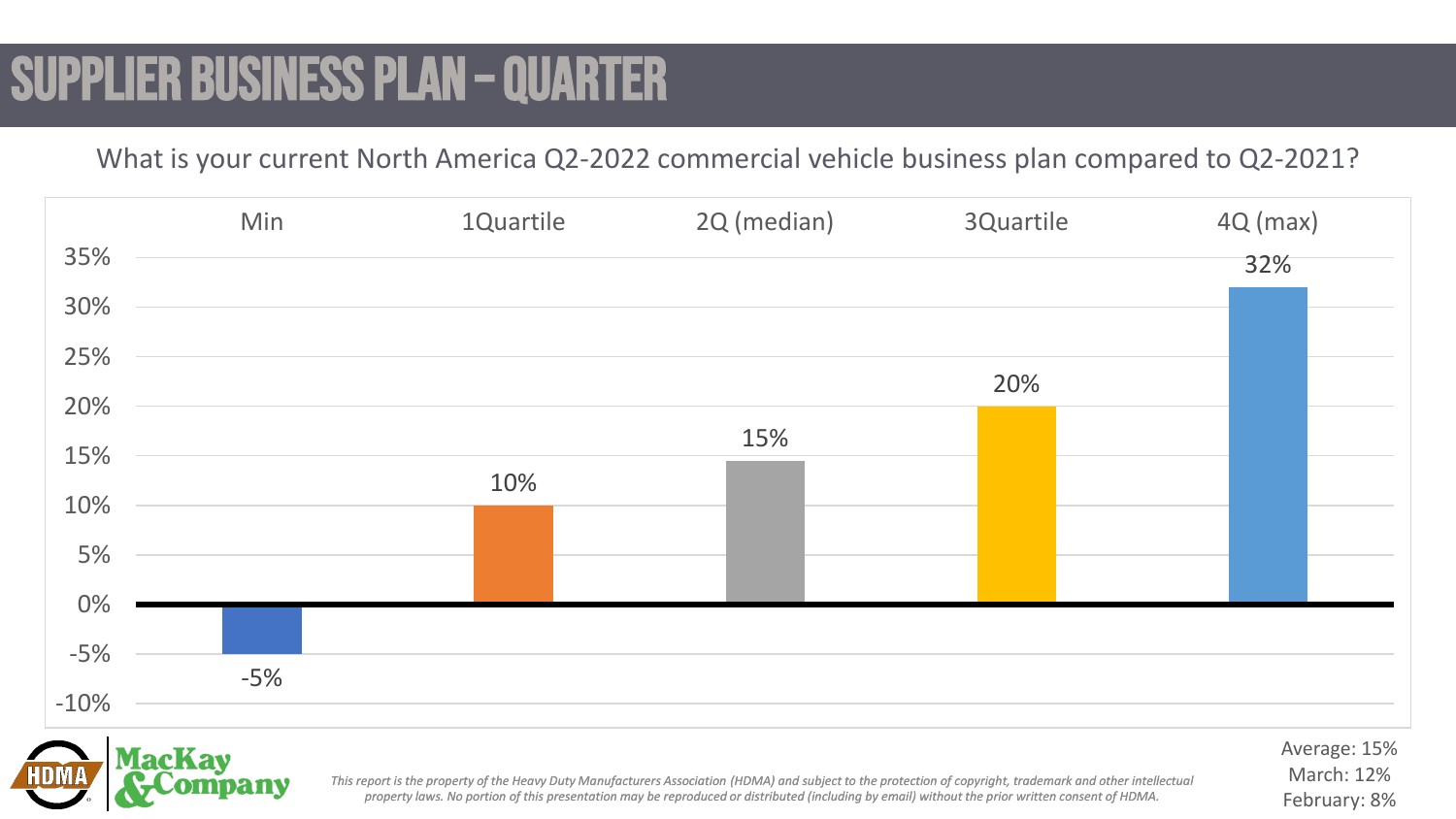## SUPPLIER BUSINESS PLAN – ANNUAL

What is your current North America 2022 commercial vehicle business plan compared to 2021?



Average: 17%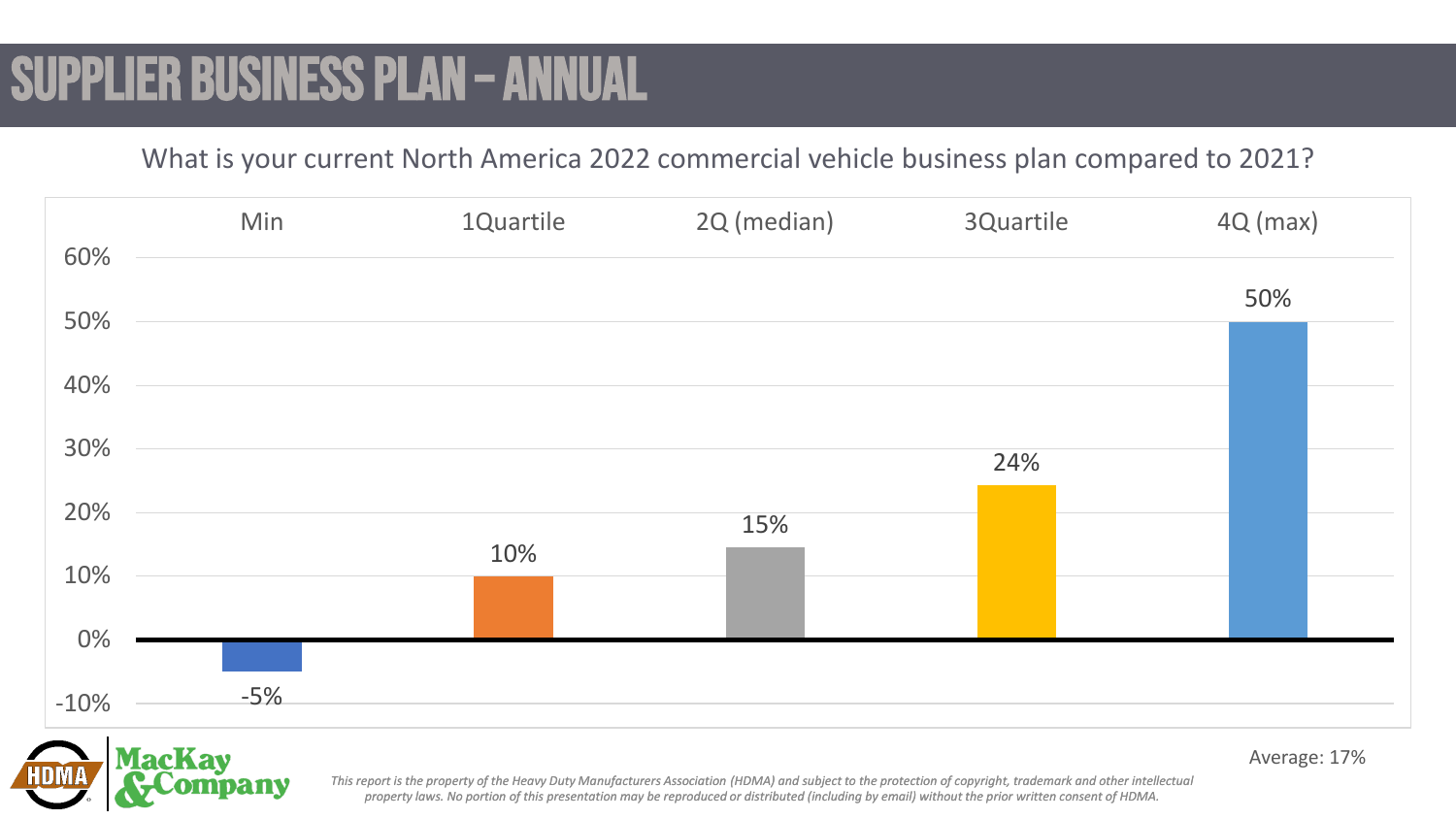## **Situation Analysis**

Situation Analysis – Percent positive long-term trend



outlook Prices Sales



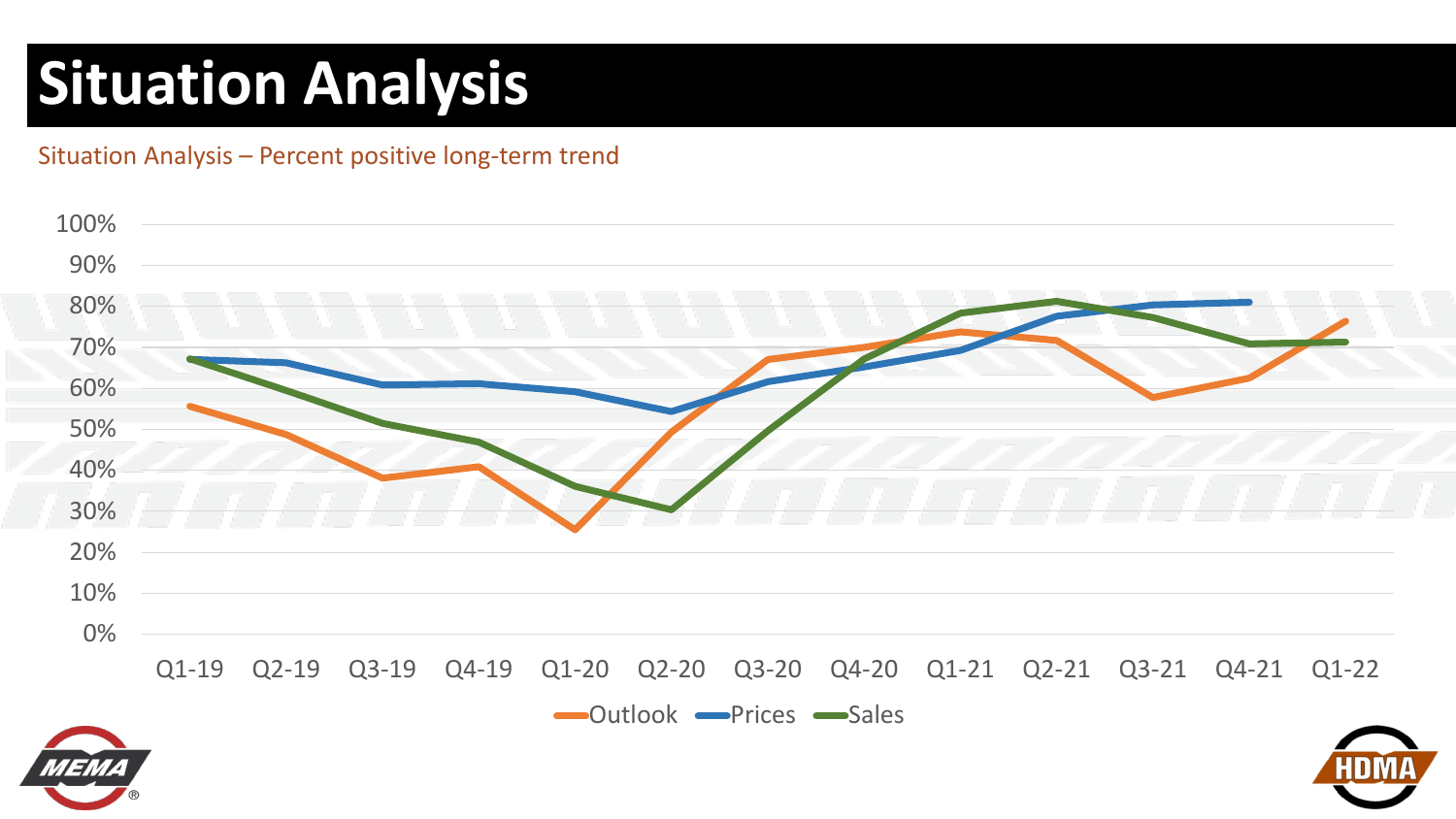#### Fleet risks

While the overall business environment remains strong, there are indications of challenges for truck fleets. Please rate the level of risk to fleets, and subsequent truck, trailer and equipment sales, that current conditions represent:

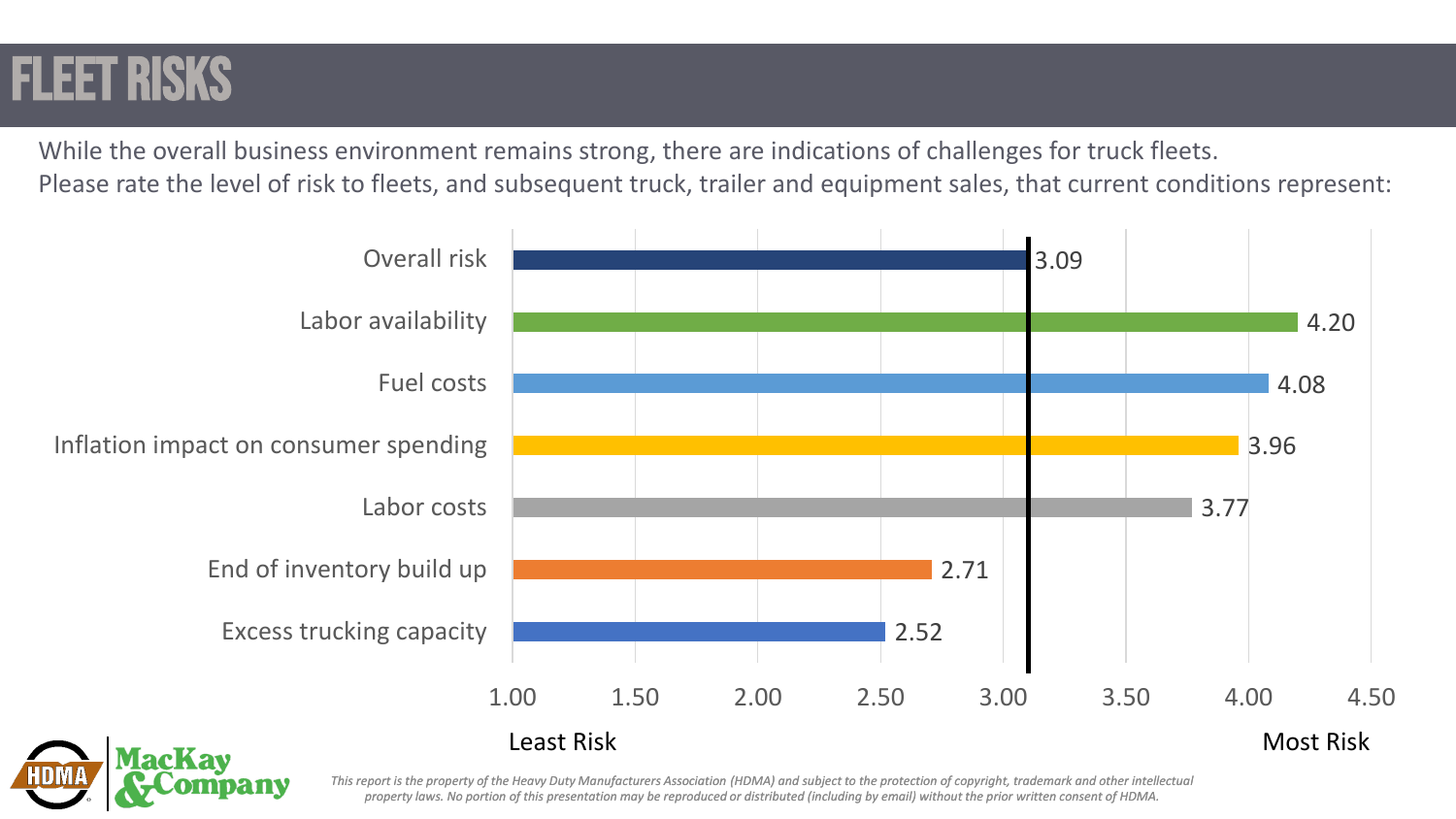### **APRIL PULSE POLL**

#### **How would you rate the overall risk to fleets over the next six months compared to the risks to your own business?**

- Risks to fleets are much greater than to my own business 5%
- Risks to fleets are somewhat greater than to my own business 33%
- Even if for different reasons, our risks are about equal 38%
- Risks to my business are somewhat greater than to fleets 24%
- Risks to my business are much greater than to my own business  $-0\%$

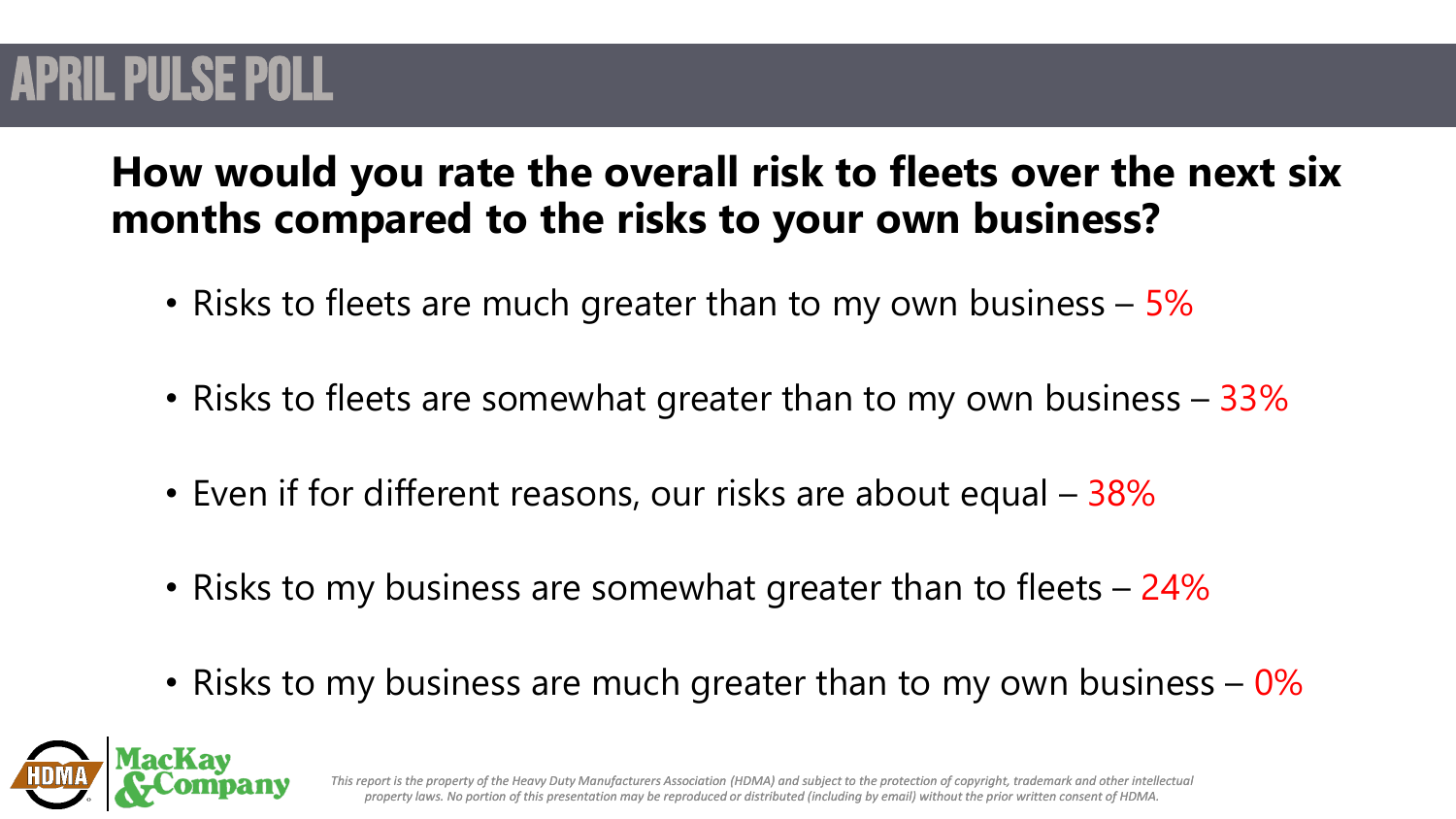## Fleet risks

While the overall business environment remains strong, there are indications of challenges for truck fleets. Please rate the level of risk to fleets, and subsequent truck, trailer and equipment sales, that current conditions represent:

- Commodity inflation and the impact on prices
- Component availability/ Supply chain disruptions
- Continue supply side constraint and raw material price increases
- Continued escalation in Russia / Ukraine spreading to other countries
- Higher interest rates.
- Inflationary impact on consumer buying habits leading to falling tender rejections [leading to lower] spot rates could lead to reduced new equipment demand. Increased taxes will exacerbate.
- Material and freight cost \*especially overseas
- Overcapacity if we enter into a recession
- Part availability in certain product categories, especially product requiring raw materials from Russia and Ukraine
- Port closures and intermodal delays
- Shipping and Port delays; Part availability. COVID lock downs impacting availability

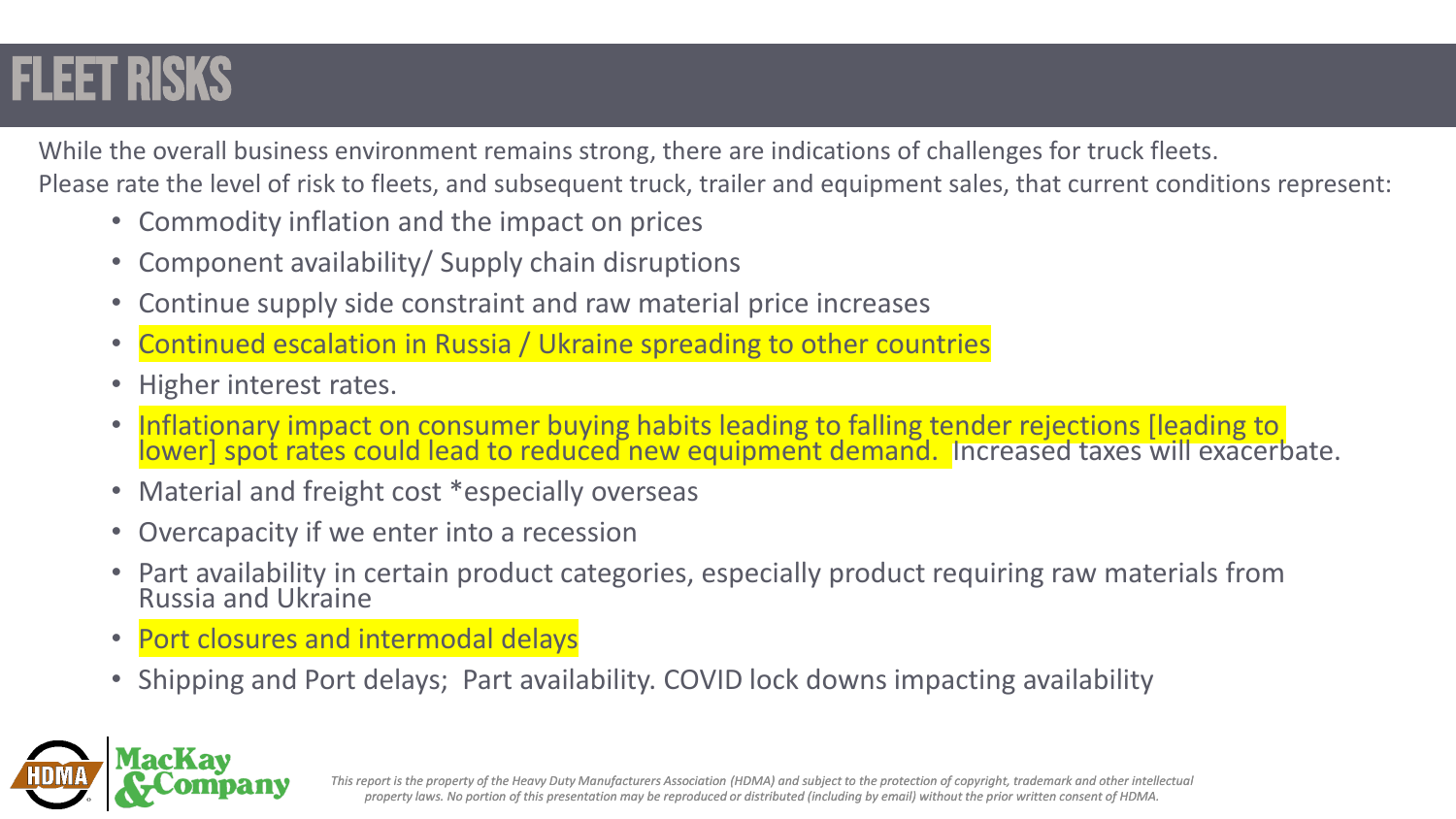# SUPPLY CHAIN – METALS

Please rate the overall condition of your company's supply chain by category compared to current demand levels.





Average of response midpoints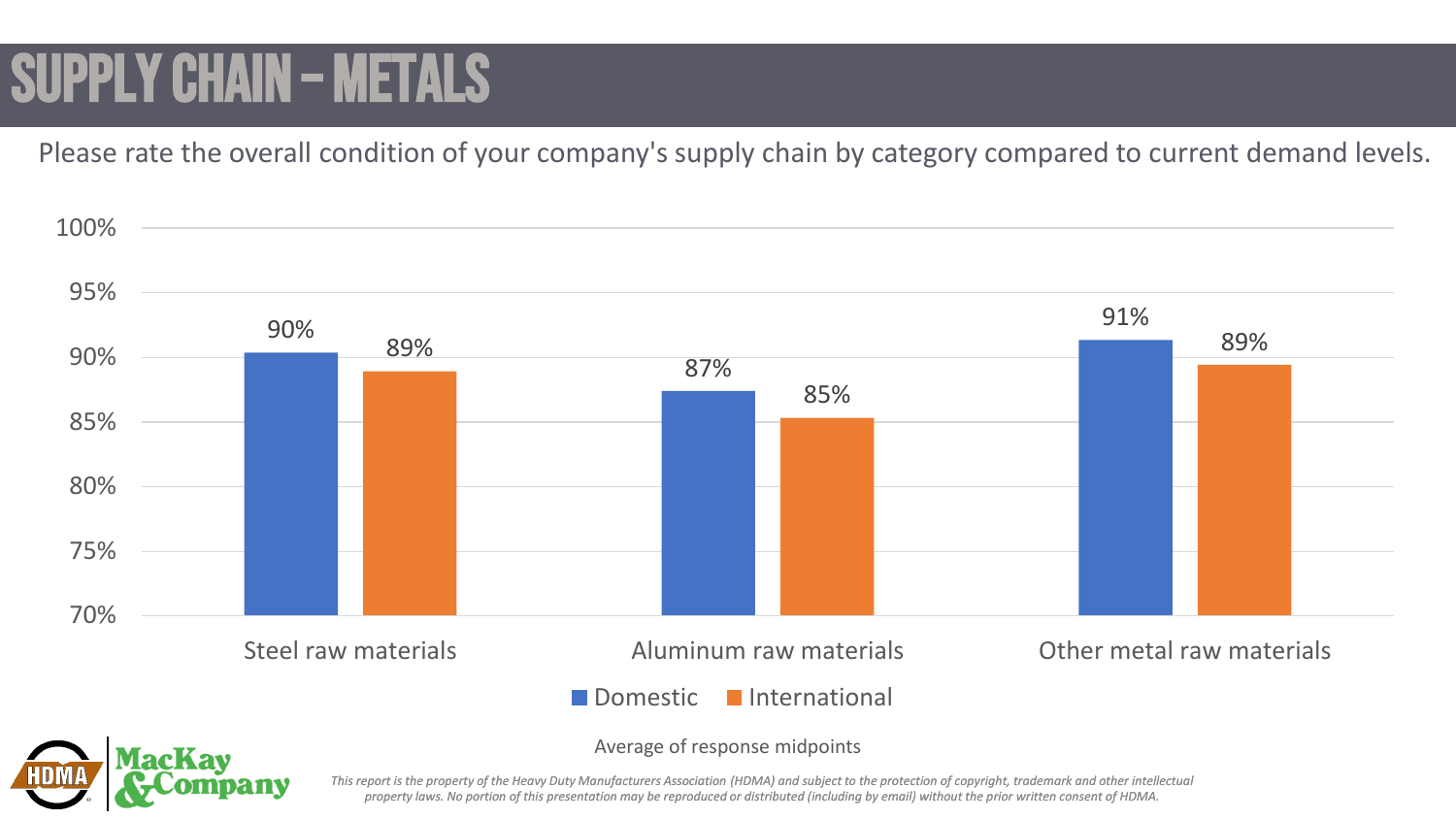## SUPPLY CHAIN – SUB-COMPONENTS

Please rate the overall condition of your company's supply chain by category compared to current demand levels.

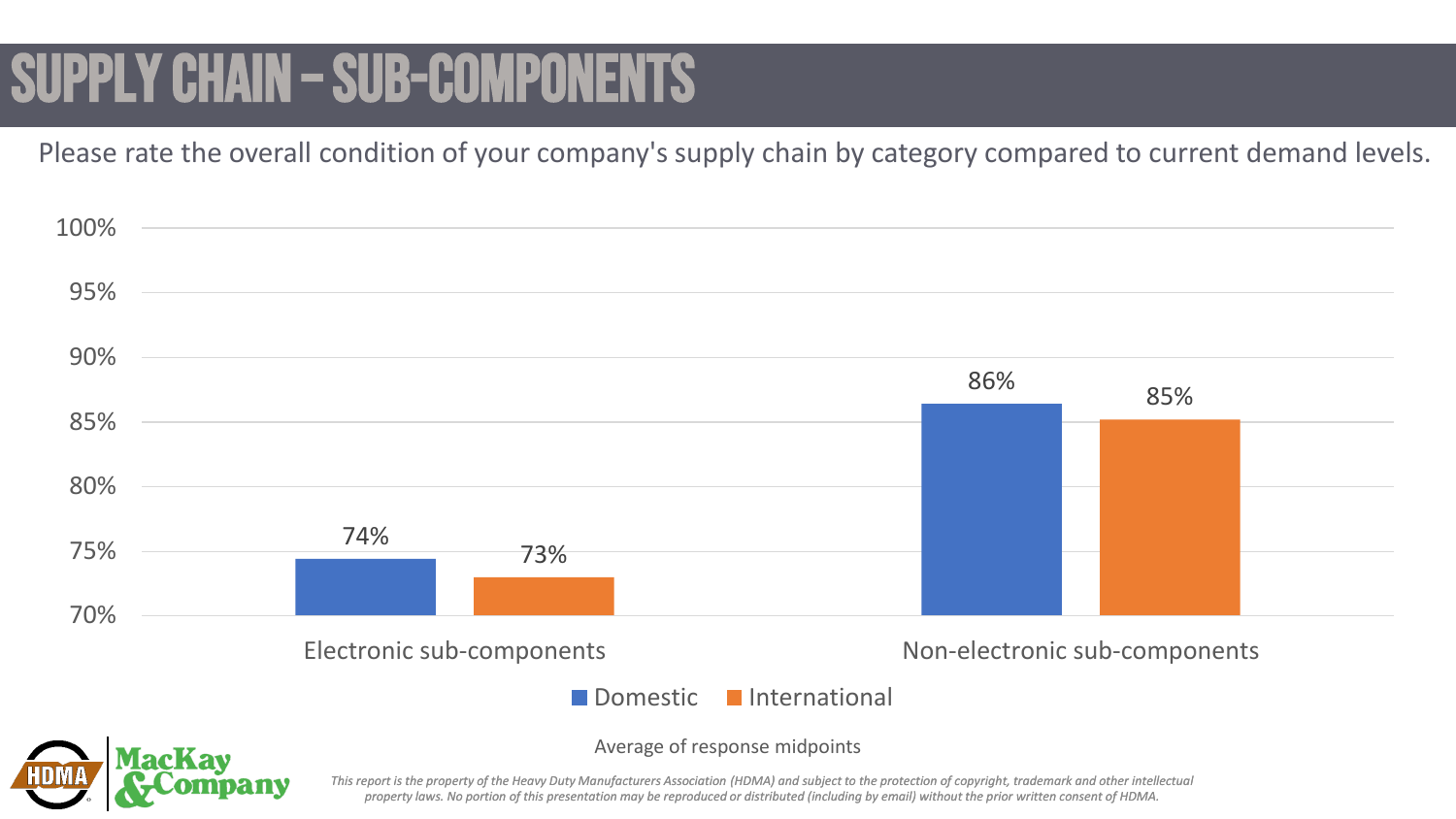## SUPPLY CHAIN – OTHER

Please rate the overall condition of your company's supply chain by category compared to current demand levels.





Average of response midpoints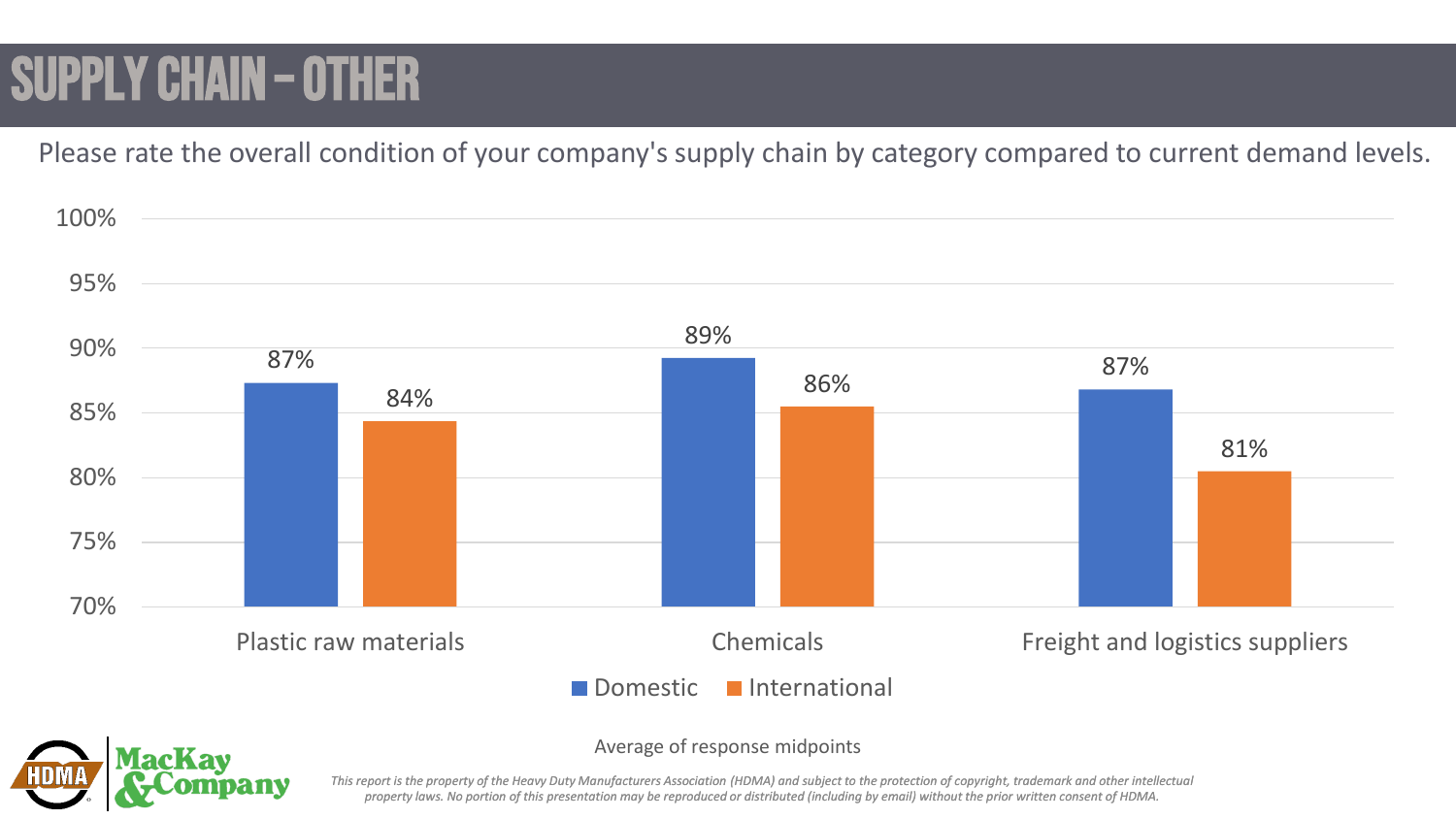## **STAFFING CONSTRAINT**

Please rate your company's current staffing levels by function or department as compared to your current demand levels.

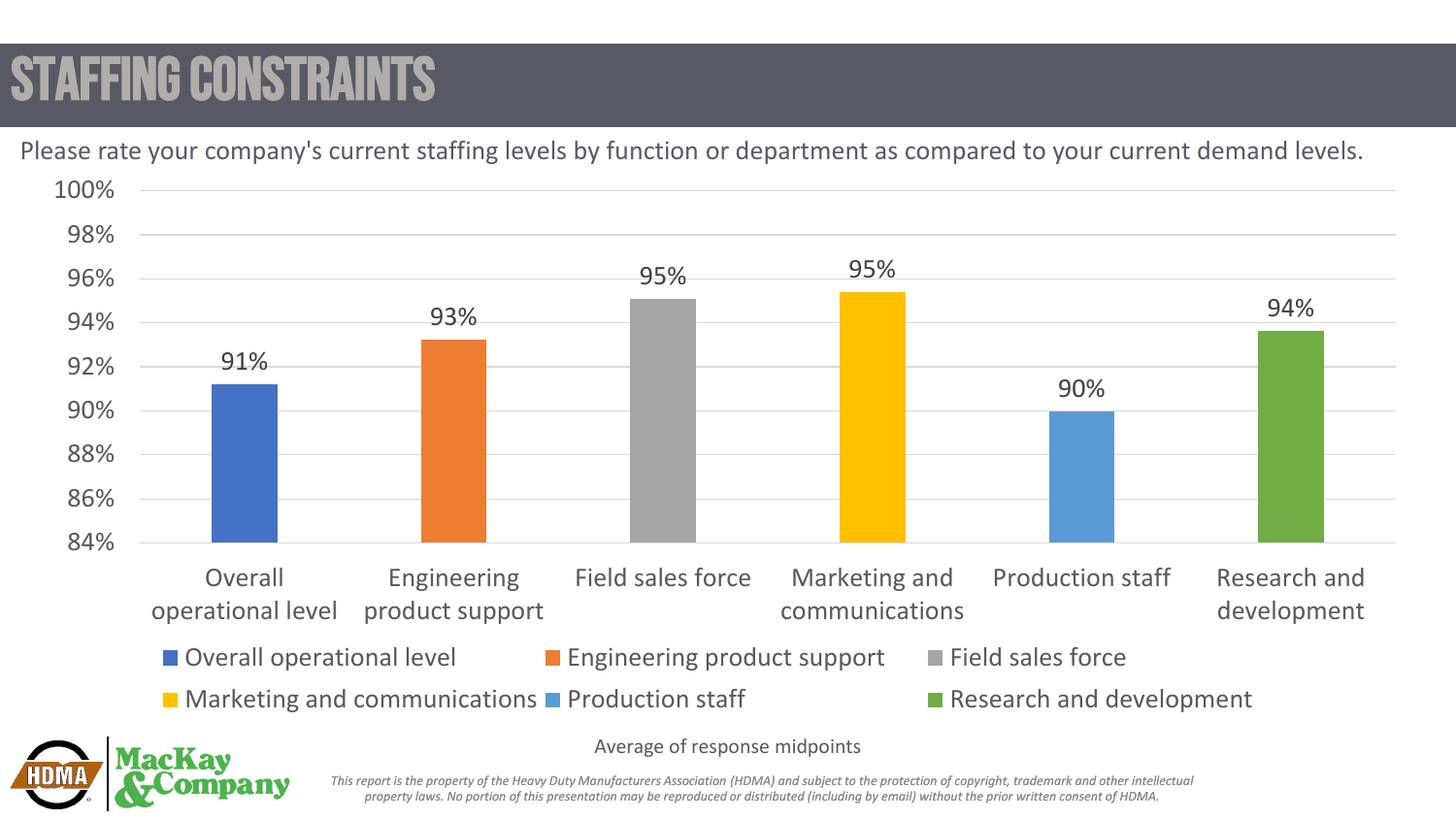### SUPPLY CHAIN – SUPPLIER STATUS

Given your supply chain constraints and any additional internal constraints such as staffing and capacity, please rate your own company's ability to fulfill orders over the course of this month:

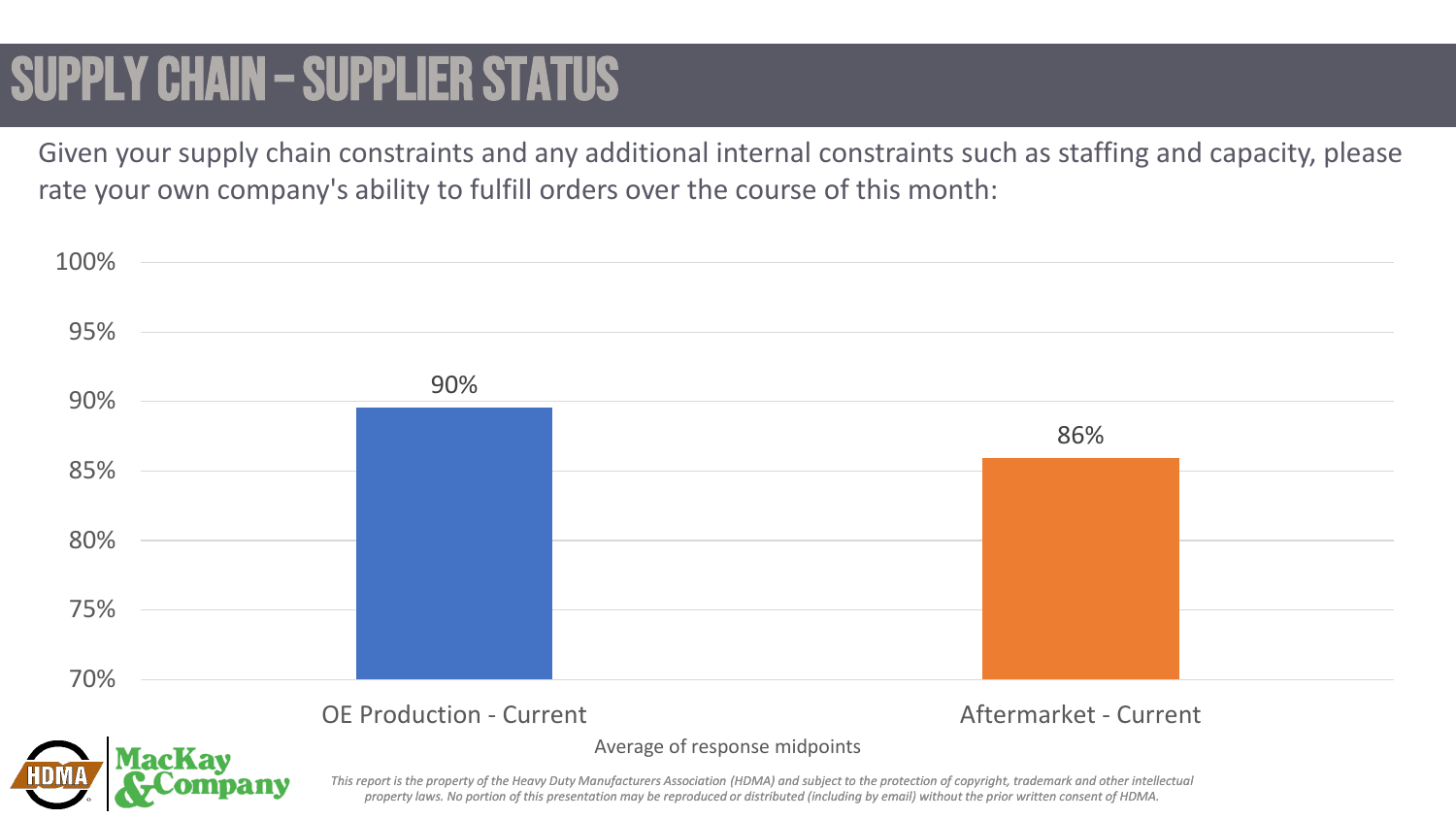## SUPPLY CHAIN – SUPPLIER OUTLOOK

Additionally, given those same constraints, please project your own company's ability to fulfill orders over the course of the next six months:

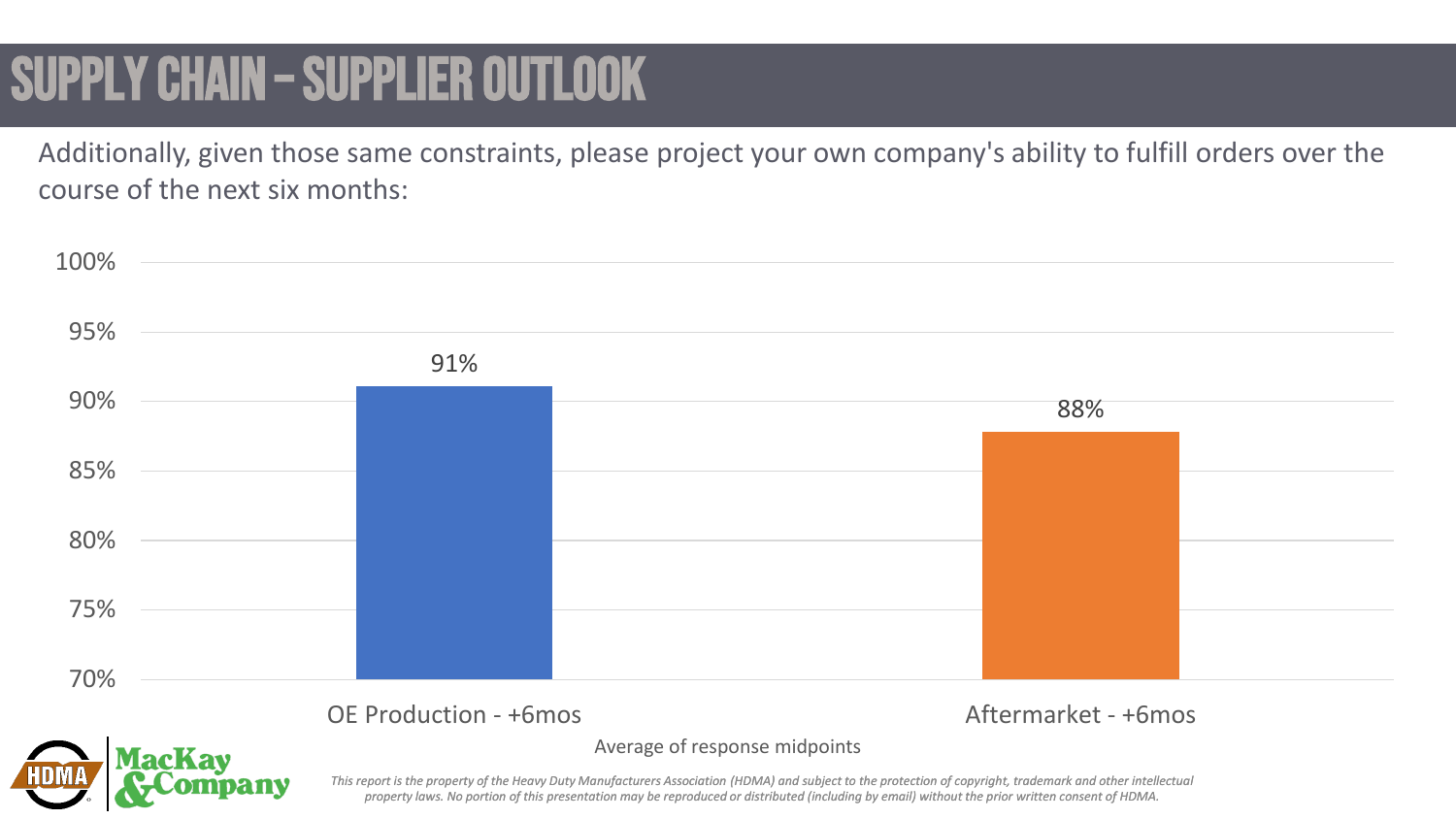### **APRIL PULSE POLL**

#### **What percent of your supply chain restructuring plans have you completed?**

- All done  $(95\% +) 0\%$
- Mostly done (≈80%) 50%
- Good progress (≈60%) 28%
- Not quite half  $(\approx 40\%)$  11%
- Just starting (25% or less) 11%

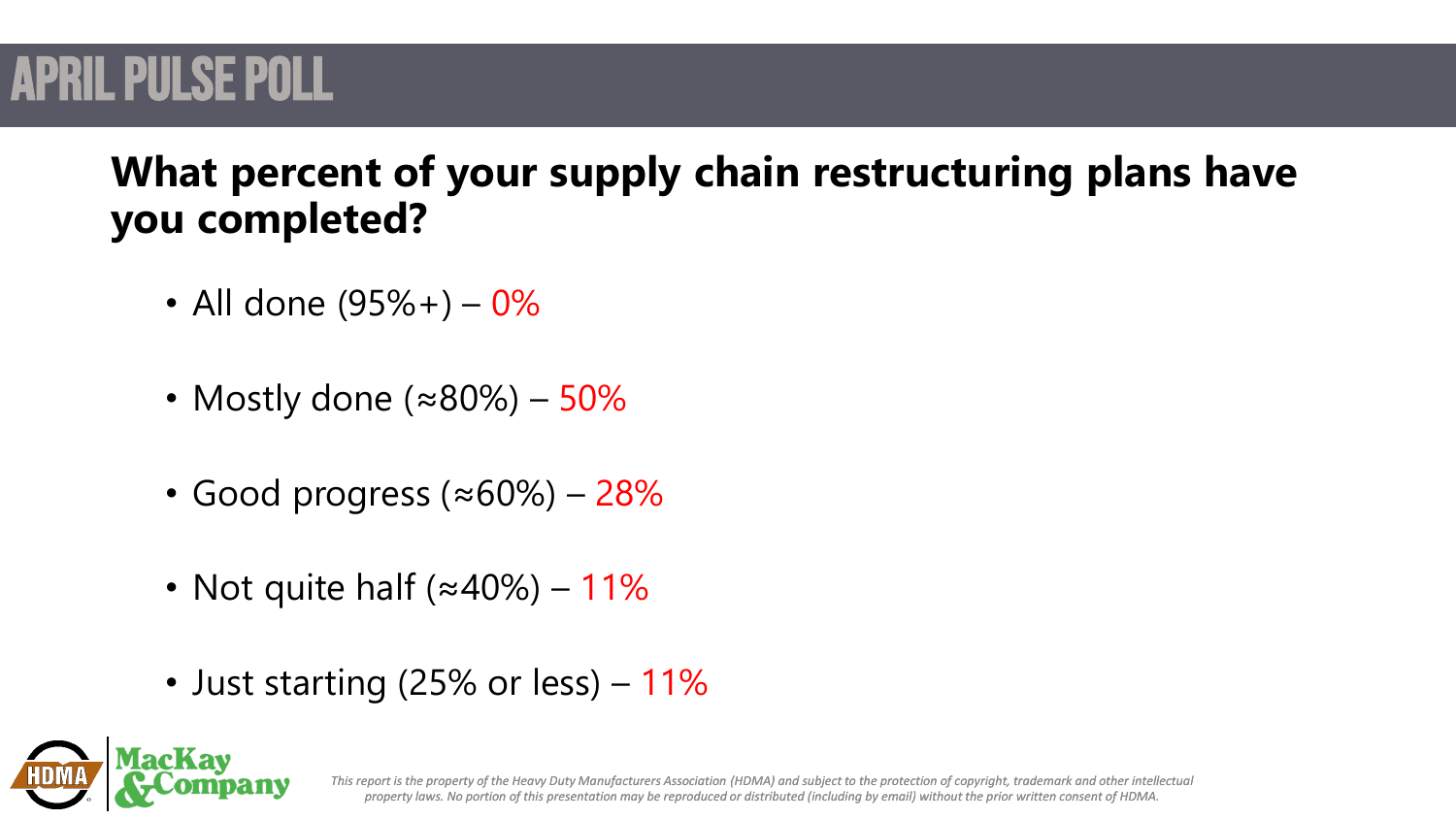#### FORCE MAJUERE

During 2022, have you received/issued force majeure letters from/to major suppliers/customers?

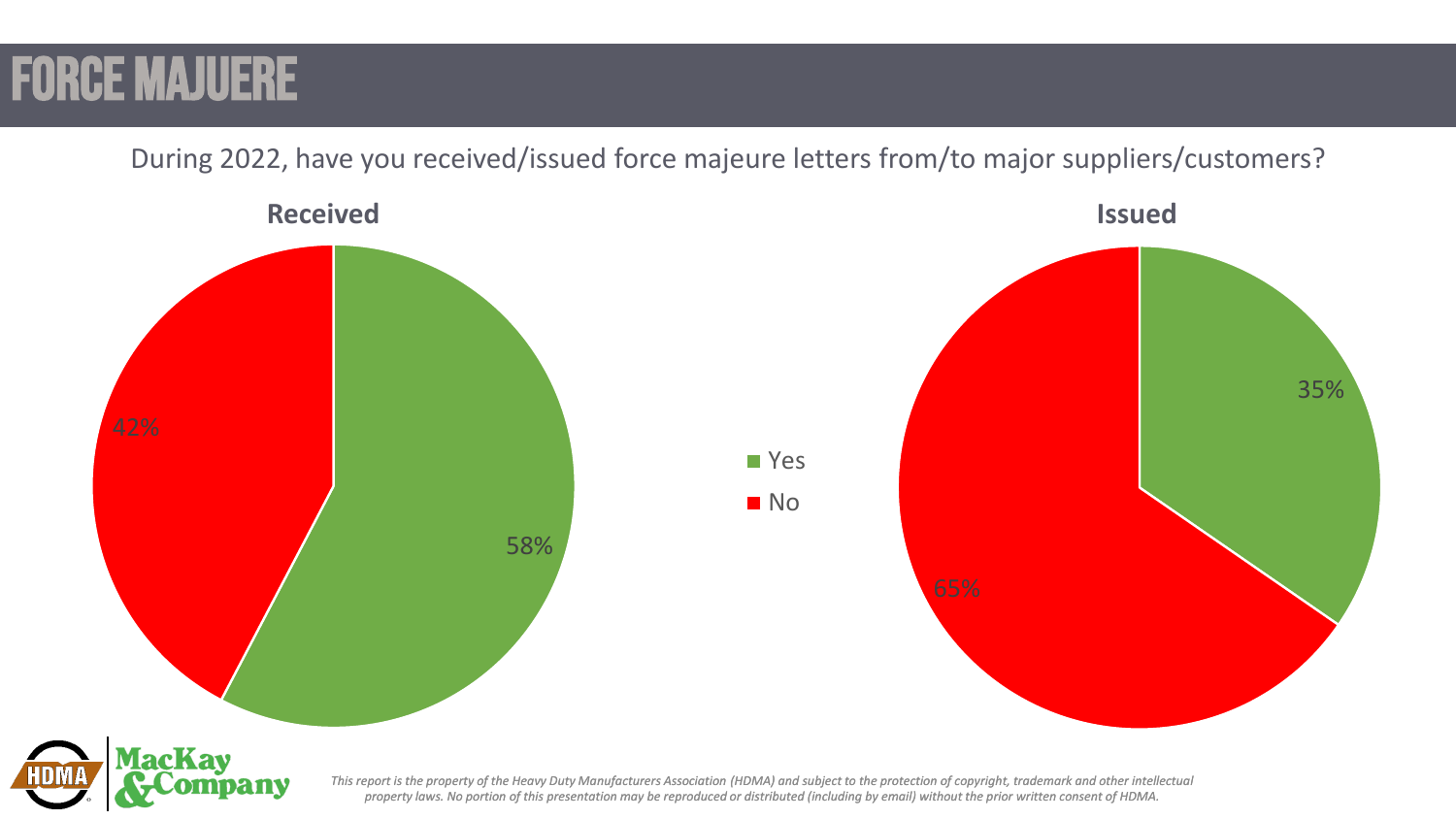## SUPPLIER CONCERNS

What is currently representing the greatest challenge for your business in 2022? (please select one)





- **Inflation in business costs**
- Labor availability
- Raw material or component availability